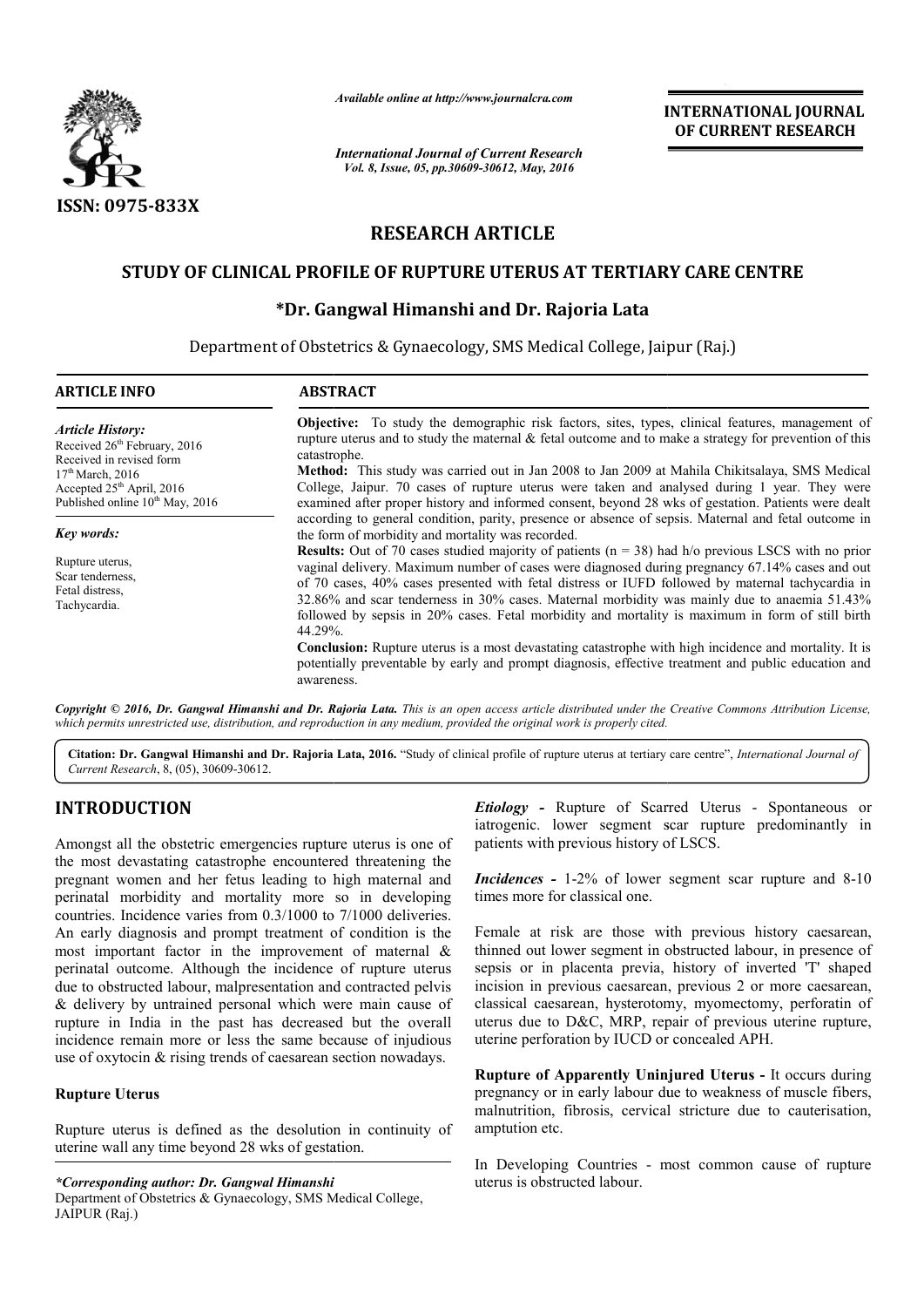**Iatrogenic -** Injudious use of oxytocin & prostaglandins in previous scarred uterus, unsuspected hydrocephalus, disproportion , grand multiparity, in difficult forceps, in breech through incompletely dilated cervix.

**Types - Complete rupture :** Serous coat involved **Incomplete rupture :** Serous coat intact

**Occult rupture:** Rupture does not present with classical physical signs of rupture

### **Management**

Includes: -

- 1. Resusitation by  $O_2$  inhalation, IV fluids, blood transfusion etc.
- 2. I.V. antibiotics
- 3. Laparotomy followed by decision depend on the site, type, general condition presence or absence of sepsis
	- Subtotal / total hystrectomy
	- Repair if family not completed
	- Repair and sterilization if family completed

**Consequences of Rupture -** Haemorrhage, shock, anaemia, prolapse of bowl, DIC, hypofibrinogenemia, amniotic fluid embolism, paralytic ileus, infection, renal failure, burst abdomen, endometritis etc.

#### **Aims and Objectives**

- 1. To study the demographic factors for rupture uterus.
- 2. To study the risk factors, sites & types, clinical presentation and management of rupture uterus.
- 3. To study the maternal and fetal outcome in terms of maternal and perinatal morbidity & mortality.
- 4. To develop the strategy for prevention of this entirely preventable catastrophe.

### **MATERIALS AND METHODS**

The study was conducted in Jan 2008 to Jan 2009 at Mahila Chikitsalya, SMS Medical College & Hospital, Jaipur. 70 cases of rupture uterus during 1 year of period were taken and analysed. All cases suspected clinically and confirmed during surgery of rupture uterus (scarred and unscarred uterus) beyond 28 wks of gestation after written and informed consent, were included in the study.

- Detailed history of regarding age, parity, socio-economic status, period of amenorrhoea, duration of labour pain, leaking or bleeding PV, cessation of labour pain, loss of fetal movement.
- History of drugs administration, instrumentation and manipulation.
- History of handling by dai or skill personnel.
- In case of presentation after delivery history of handling, duration of labour, type of delivery, PPH etc.
- Previous obstetric history, h/o gravida, parity, abortion, ectopic pregnancy.
- Mode of delivery and period of gestation.
- History of previous surgery like MRP, myomectomy, cervical amputation or cauterisation, cornual resection for ectopic etc.

After examination and resuscitation cases were dealt according to parity and general condition of patients, type of rupture, presence or absence of sepsis, desire for future pregnancy (hysterectomy, repair or repair with sterilisation). Maternal outcome was recorded in terms of number of cases, requirement of blood transfusion, post-operative complication, duration of hospital stay and fetal outcome in terms of perinatal morbidity and mortality.

### **RESULTS**

Majority of the patients  $(n = 38)$  had h/o previous LSCS without prior vaginal delivery, out of which 31 were previous one caesarean and 7 were previous 2 caesarean. 15 had both previous caesarean and normal vaginal delivery. Out of which 2 had previous two caesarean and 13 had previous one caesarean. 12 had only previous vaginal delivery. 1 patient each had previous hysterotomy, hysterotomy with previous caesarean section and previous classical section (Table-1). Most common cause found in our study was previous caesarean section 55 cases (78.57%). Among 55 cases, 45 were of previous one caesarean and 10 were of previous 2 caesarean section. 2 cases had h/o prior hysterotomy, one case had previous history of MRP and 1 had h/o of MTP. 12 cases had previous history of D&E. In the iatrogenic causes injudicious use of oxytocin accounts for 6 cases i.e. 8.57%, 5 cases had induction of labour by  $PGE_2$  gel. 2 cases had induction of labour by tab Misoprostol. Out of 100 cases only 1 patient had h/o trauma (Table-2). Spontaneous rupture occurs in 20 patients, out of these 20 cases, 6 were grand multipara, 9 patients had some form of CPD like hydrocephalous in 1 patient and contracted pelvis in 8 patients. 5 patients had abnormal presentation in form of transverse lie with hand prolapse (1) and breech in 4 cases (Table-2). Majority of the cases i.e. 47 out of 70 cases (67.14%) presented during labour with rupture uterus. 9 (12.86%) cases occurred during pregnancy. 14 (20%) cases were diagnosed after delivery and majority of them were previous caesarean section (Table-3).

Majority of patients presented with clinical features of foetal distress or IUFD 28 cases i.e. 40% cases. 21 patients presented with scar tenderness accounting for 30% cases. 6 patients presented with shock. Silent rupture were presented in 15 cases. 10 patients had complain of loss of fetal movements. Abnormal uterine countour was present in 15 cases i.e. 21.43% cases. Gross hematuria was present in 4 cases only. 2 cases presented with obstructed labour. Superficial fetal pains felt in 9 cases i.e. 12.86% cases (Table-4). Out of all the cases diagnosed with rupture uterus 36 i.e. 51.43% cases had anaemia. 14 cases show features of sepsis. DIC was present in 6 cases. 6 cases were complicated by paralytic ileus and wound sepsis accounting for 8.57% cases. Maternal mortality accounting for 1 i.e. 1.43% cases. DOT occur in 1 patient, 6 patients were complicated by features of shock i.e. 8.57%, still birth occurs in 31 patients (Table-5).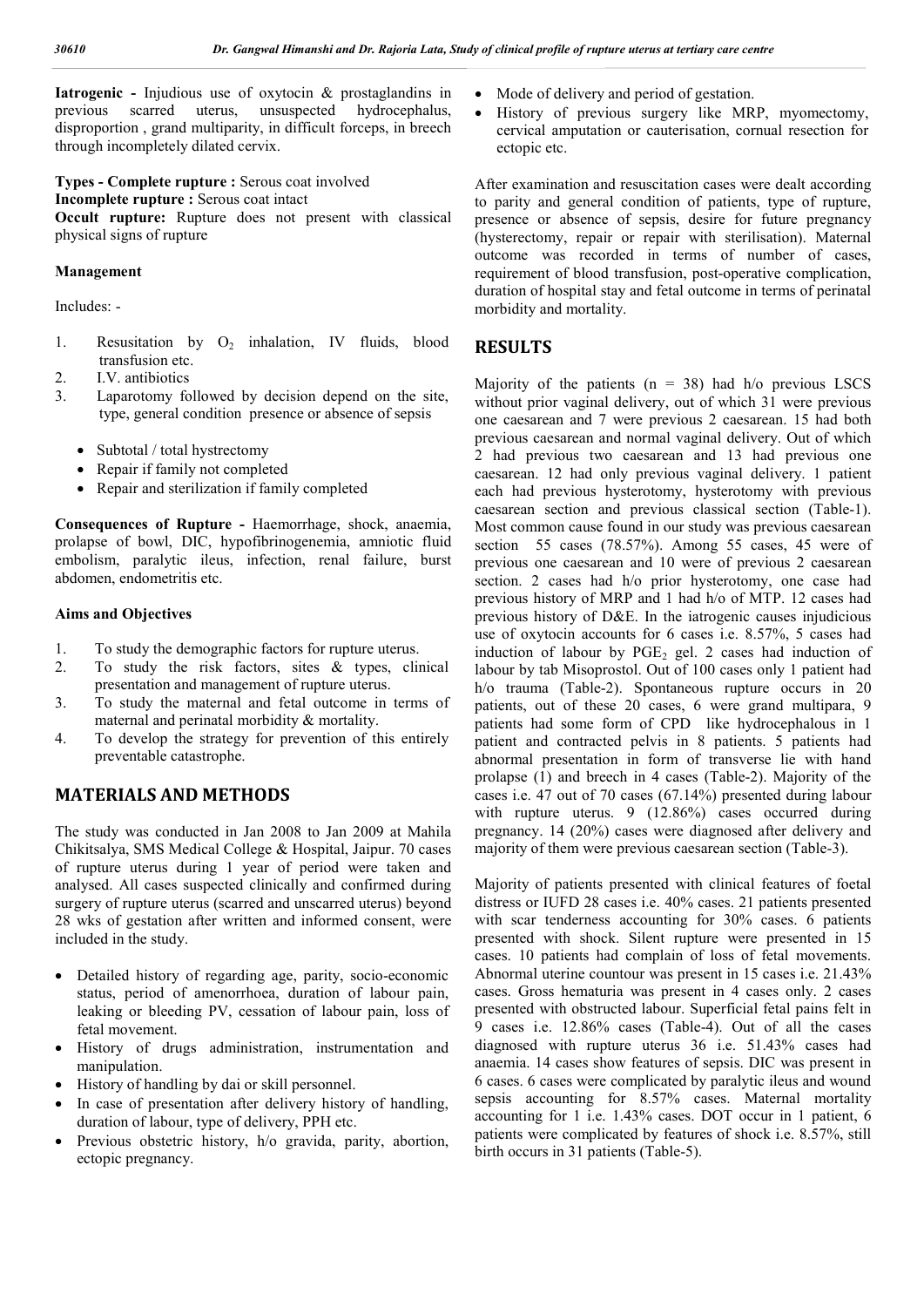| Mode of Delivery            | No. | $\frac{0}{0}$ |
|-----------------------------|-----|---------------|
| Vaginal Delivery            | 12  | 17.14         |
| Previous LSCS               | 38  | 54.29         |
| Previous Classical CS       |     | 1.43          |
| Vaginal & Previous LSCS     | 15  | 21.42         |
| Nullipara                   |     | 2.66          |
| Hysterotomy                 |     | 1.43          |
| Hystrectomy & Previous LSCS |     | 1.43          |
| Total                       | 70  | 100.00        |

**Table 1. Previous Obstetric History (n = 70)**

**Table 2. Distribution of Cases According to Etiology**

| Etiology                             | No.            | $\frac{0}{0}$ |
|--------------------------------------|----------------|---------------|
| A) Spontaneous                       |                |               |
| (i) Grand Multiparity                | 6              | 8.57          |
| $(ii)$ CPD                           |                |               |
| a) Contractual Pelvis                | 8              | 11.43         |
| b) Hydrocephalous                    | 1              | 1.43          |
| (iii) Abnormal Presentation          |                |               |
| a) Transverse lie with hand prolapse | 1              | 1.43          |
| b) Breech                            | 4              | 5.71          |
| B) Iatrogenic                        |                |               |
| (i) Oxytocin misuse                  | 6              | 8.57          |
| $(ii)$ PGE <sub>2</sub> gel          | 5              | 7.14          |
| (iii) Tab Misoprost                  | $\overline{2}$ | 2.86          |
| C) Traumatic                         |                | 1.43          |
| D) Scar Rupture                      |                |               |
| (i) Previous 1 Cesarean              | 45             | 64.29         |
| (ii) Previous 2 Cesarean             | 10             | 14.29         |
| (iii) Hysterotomy                    | $\overline{c}$ | 2.86          |
| E) Previous h/o MTP                  | 1              | 1.43          |
| D&E                                  | 12             | 17.14         |
| <b>MRP</b>                           |                | 1.43          |

**Table 3. Distribution of Cases According to Time of Diagnosis (n = 70)**

| Time of Presentation | No. | $\%$   |
|----------------------|-----|--------|
| During Pregnancy     |     | 12.86  |
| During Labour        | 47  | 67.14  |
| After Delivery       | 14  | 20.00  |
| Total                | 70  | 100.00 |

**Table 4. Distribution of Cases According to Clinical Features at the Time of Presentation (n = 70)**

| <b>Clinical Features</b>      | No. | $\frac{0}{0}$ |
|-------------------------------|-----|---------------|
| Silent Rupture                | 15  | 21.43         |
| Loss of Fetal Movement        | 10  | 22.86         |
| APH (Antepartum Haemoharrage) | 9   | 12.86         |
| PPH (Postpartum Haemorrhage)  | 10  | 14.29         |
| Foetal Distress / IUFD        | 28  | 40.00         |
| Tachycardia                   | 23  | 32.86         |
| <b>Scar Tenderness</b>        | 21  | 30.000        |
| <b>Shock</b>                  | 6   | 8.57          |
| Abnormal Uterine Contour      | 15  | 21.43         |
| Superficial Fetal Parts       | 9   | 12.86         |
| Hematuria                     |     | 5.71          |
| <b>Obstructed Labour</b>      |     | 2.86          |

#### **Table 5. Distribution of Cases According to Maternal Morbidity and Mortality and Fetal Outcome**

| Complications      | No. | $\%$  |
|--------------------|-----|-------|
| Anaemia            | 36  | 51.43 |
| Sepsis             | 14  | 20.00 |
| Shock              | 6   | 8.57  |
| DIC                | 6   | 8.57  |
| Paralytic Ileus    | 6   | 8.57  |
| Wound Sepsis       | 6   | 8.57  |
| UTI                |     | 5.71  |
| DOT                |     | 1.43  |
| Maternal Mortality |     | 1.43  |
| Fetal Death        | 31  | 44.29 |